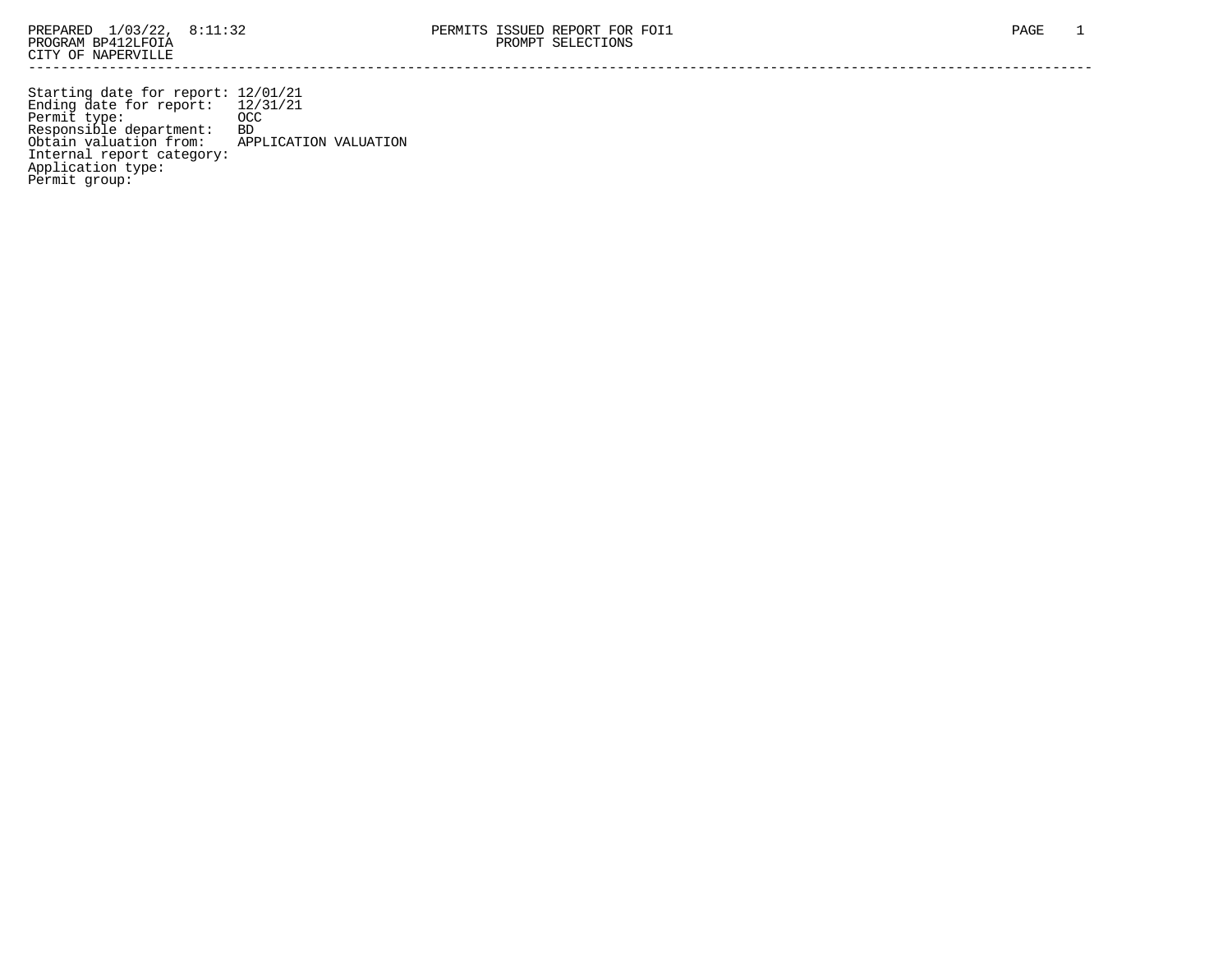## PREPARED 1/03/22, 8:11:32 PERMITS ISSUED REPORT<br>PROGRAM BP412LFOI1 PAGE 1 PROGRAM BP412LFOI1 12/01/21 THRU 12/31/21 CITY OF NAPERVILLE **Example 20** CITY OF NAPERVILLE PERMIT TYPE - OCC OCC INSPECT. PERMIT COM/RST OBTAINED VALUATION FROM APPLICATION VALUATION

| APPLICATION APPLICATION TYPE AND DESCRIPTION<br>DATE<br>VALUATION                                                                                                                                                                                                                                                                                                                                                                | Parcel Number<br>Alternate ID Code | PROPERTY OWNER/<br>CONTRACTOR |
|----------------------------------------------------------------------------------------------------------------------------------------------------------------------------------------------------------------------------------------------------------------------------------------------------------------------------------------------------------------------------------------------------------------------------------|------------------------------------|-------------------------------|
| 21-00004025 OCCI OCCUPANCY INSPECTION                                                                                                                                                                                                                                                                                                                                                                                            | 1900 NORTH AURORA RD               |                               |
| $--------- 8/27/21$<br>Contractor #:                                                                                                                                                                                                                                                                                                                                                                                             |                                    |                               |
|                                                                                                                                                                                                                                                                                                                                                                                                                                  |                                    |                               |
| 21-00004988 OCCI OCCUPANCY INSPECTION                                                                                                                                                                                                                                                                                                                                                                                            | 2603 AURORA AV 123                 |                               |
| $--------$ 10/22/21<br>Contractor #:                                                                                                                                                                                                                                                                                                                                                                                             |                                    |                               |
| $\begin{tabular}{lllllll} \texttt{STRUCTURE} & 000 & 000 & \texttt{BUNDOO KHAM EXPRESS} & \texttt{ISSUE DATE} & \texttt{DATE} & \texttt{SUBCONTRACTOR(S)} \\ \texttt{PERMIT TYPE} & - & \texttt{OCC} & 00 & \texttt{OCC} & \texttt{INSPECTC} & \texttt{PERMIT COM/RST} & 12/01/21 & \end{tabular}$                                                                                                                               |                                    |                               |
| 21-00005266 OCCI OCCUPANCY INSPECTION                                                                                                                                                                                                                                                                                                                                                                                            | 507 FAIRWAY DR 111                 |                               |
| -----------    11/10/21<br>Contractor #:                                                                                                                                                                                                                                                                                                                                                                                         |                                    |                               |
| $\begin{tabular}{lllllll} \multicolumn{2}{l}{{\bf STRUCTURE} & - & 000 & 000 & EXAM LABS & \text{INC}\\ \multicolumn{2}{l}{\bf PERMIT} & \text{TYPE} & - & \text{OCC} & 00 & \text{OCC} & \text{INSPECT.} & \text{PERMIT} & \text{COM/RST} & & & 12/06/21 & & & & \\ \multicolumn{2}{l}{\bf PERMIT} & \text{TYPE} & - & \text{OCC} & 00 & \text{OCC} & \text{INSPECT.} & \text{PERMIT} & \text{COM/RST} & & & 12/06/21 & & & \\$ |                                    |                               |
| 21-00005404 OCCI OCCUPANCY INSPECTION                                                                                                                                                                                                                                                                                                                                                                                            | 1955 GLACIER PARK AV               |                               |
| $--------$ 11/19/21<br>Contractor #:                                                                                                                                                                                                                                                                                                                                                                                             |                                    |                               |
|                                                                                                                                                                                                                                                                                                                                                                                                                                  |                                    |                               |
| 21-00005445 OCCI OCCUPANCY INSPECTION                                                                                                                                                                                                                                                                                                                                                                                            | 1601 BOND ST 316                   |                               |
| Contractor #:                                                                                                                                                                                                                                                                                                                                                                                                                    |                                    |                               |
| STRUCTURE - 000 000 NEXA MORTGAGE, LLC                                                                                                                                                                                                                                                                                                                                                                                           |                                    |                               |
| 21-00005447 OCCI OCCUPANCY INSPECTION                                                                                                                                                                                                                                                                                                                                                                                            | 1620 PEBBLEWOOD LN 124             |                               |
| $--------- 11/24/21$                                                                                                                                                                                                                                                                                                                                                                                                             |                                    |                               |

Contractor #: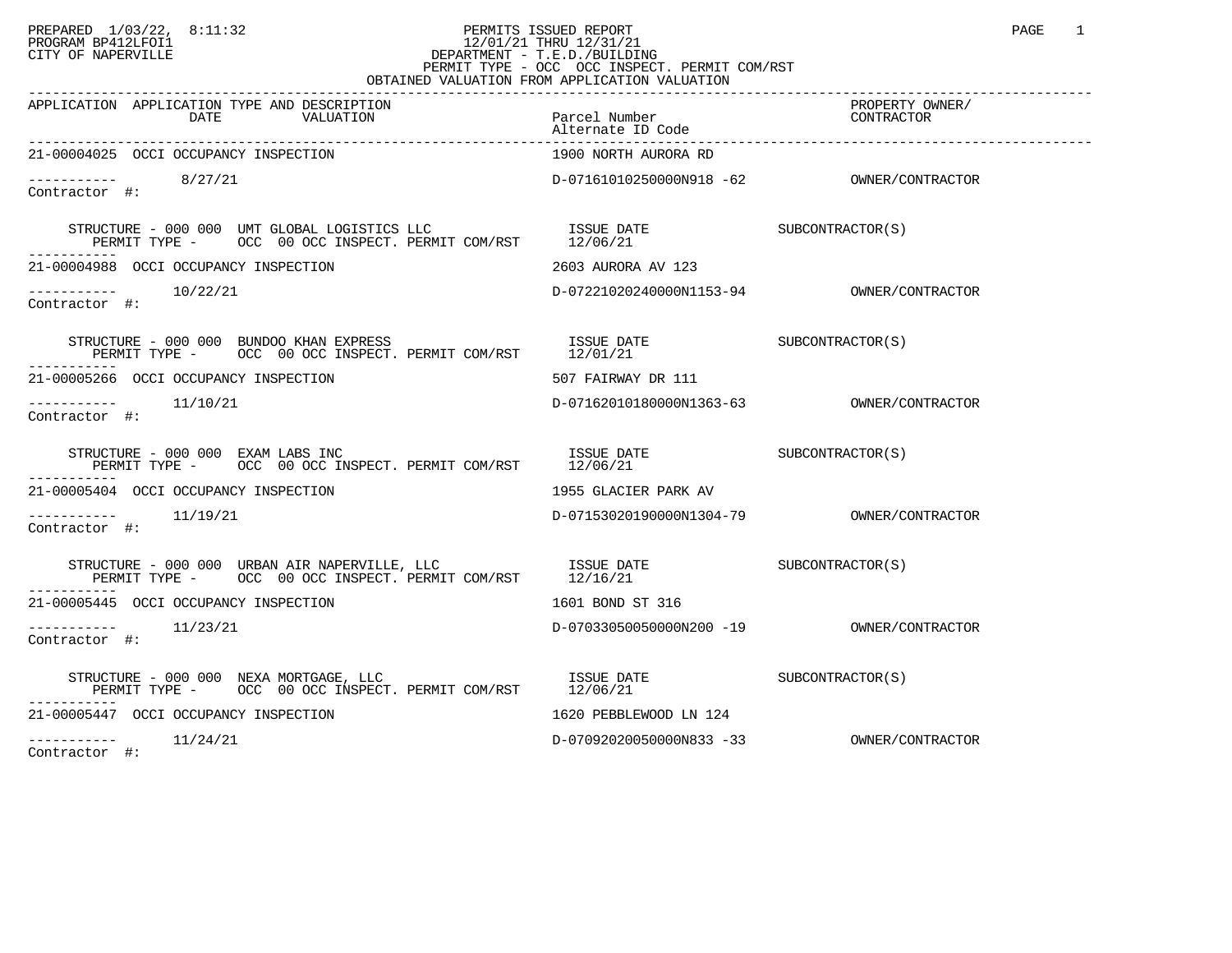## PREPARED 1/03/22, 8:11:32 PERMITS ISSUED REPORT PAGE 2 PROGRAM BP412LFOI1 12/01/21 THRU 12/31/21 CITY OF NAPERVILLE **Example 20** CITY OF NAPERVILLE PERMIT TYPE - OCC OCC INSPECT. PERMIT COM/RST

|                                                                                                                                                                                                                                                                                                                | OBTAINED VALUATION FROM APPLICATION VALUATION           |                               |  |
|----------------------------------------------------------------------------------------------------------------------------------------------------------------------------------------------------------------------------------------------------------------------------------------------------------------|---------------------------------------------------------|-------------------------------|--|
| APPLICATION APPLICATION TYPE AND DESCRIPTION<br>DATE<br>VALUATION                                                                                                                                                                                                                                              | Parcel Number<br>Alternate ID Code<br>Alternate ID Code | PROPERTY OWNER/<br>CONTRACTOR |  |
| 21-00005447 (CONTINUED)<br>-----------                                                                                                                                                                                                                                                                         |                                                         |                               |  |
| STRUCTURE – 000 000 RHSU, INC COVID TESTING CENTER ISSUE DATE SUBCONTRACTOR(S) PERMIT TYPE – OCC 00 OCC INSPECT. PERMIT COM/RST 12/06/21                                                                                                                                                                       |                                                         |                               |  |
| 21-00005493 OCCI OCCUPANCY INSPECTION                                                                                                                                                                                                                                                                          | 4003 PLAINFIELD/NAPERVILLE RD 107                       |                               |  |
| Contractor #:                                                                                                                                                                                                                                                                                                  |                                                         |                               |  |
|                                                                                                                                                                                                                                                                                                                |                                                         |                               |  |
| 21-00005494 OCCI OCCUPANCY INSPECTION                                                                                                                                                                                                                                                                          | 1665 OUINCY AV 111                                      |                               |  |
| Contractor #:                                                                                                                                                                                                                                                                                                  |                                                         |                               |  |
| STRUCTURE – 000 000 GINGERBREAD TROPICAL FISH & CORAL ISSUE DATE SUBCONTRACTOR(S) PERMIT TYPE – OCC 00 OCC INSPECT. PERMIT COM/RST 12/08/21                                                                                                                                                                    |                                                         |                               |  |
| 21-00005504 OCCI OCCUPANCY INSPECTION                                                                                                                                                                                                                                                                          | 504 N RIVER RD                                          |                               |  |
| $--------$ 12/02/21<br>Contractor #:                                                                                                                                                                                                                                                                           |                                                         |                               |  |
| $\begin{tabular}{lllllll} \texttt{STRUCTURE} & - & 000 & 000 & PS & SALON & \& SPA & & & & & \texttt{ISSUE} \texttt{DATE} & & & & \texttt{SUBCONTRACTOR(S)} \\ \texttt{PERMIT TYPE} & - & \texttt{OCC} & 00 & \texttt{OCC} & \texttt{INSERT} & \texttt{PERMIT COM/RST} & & & 12/08/21 & & & & & \end{tabular}$ |                                                         |                               |  |
| 21-00005505 OCCI OCCUPANCY INSPECTION                                                                                                                                                                                                                                                                          | 3027 ENGLISH ROWS AV 101                                |                               |  |
| -----------    12/02/21<br>Contractor #:                                                                                                                                                                                                                                                                       |                                                         |                               |  |
|                                                                                                                                                                                                                                                                                                                |                                                         |                               |  |
| 21-00005506 OCCI OCCUPANCY INSPECTION                                                                                                                                                                                                                                                                          | 844 S ROUTE 59                                          |                               |  |
| -----------    12/02/21<br>Contractor #:                                                                                                                                                                                                                                                                       |                                                         |                               |  |
| RUCIURE – UUU UUU JUICY-O<br>PERMIT TYPE – OCC 00 OCC INSPECT. PERMIT COM/RST 12/10/21<br>STRUCTURE - 000 000 JUICY-O                                                                                                                                                                                          |                                                         |                               |  |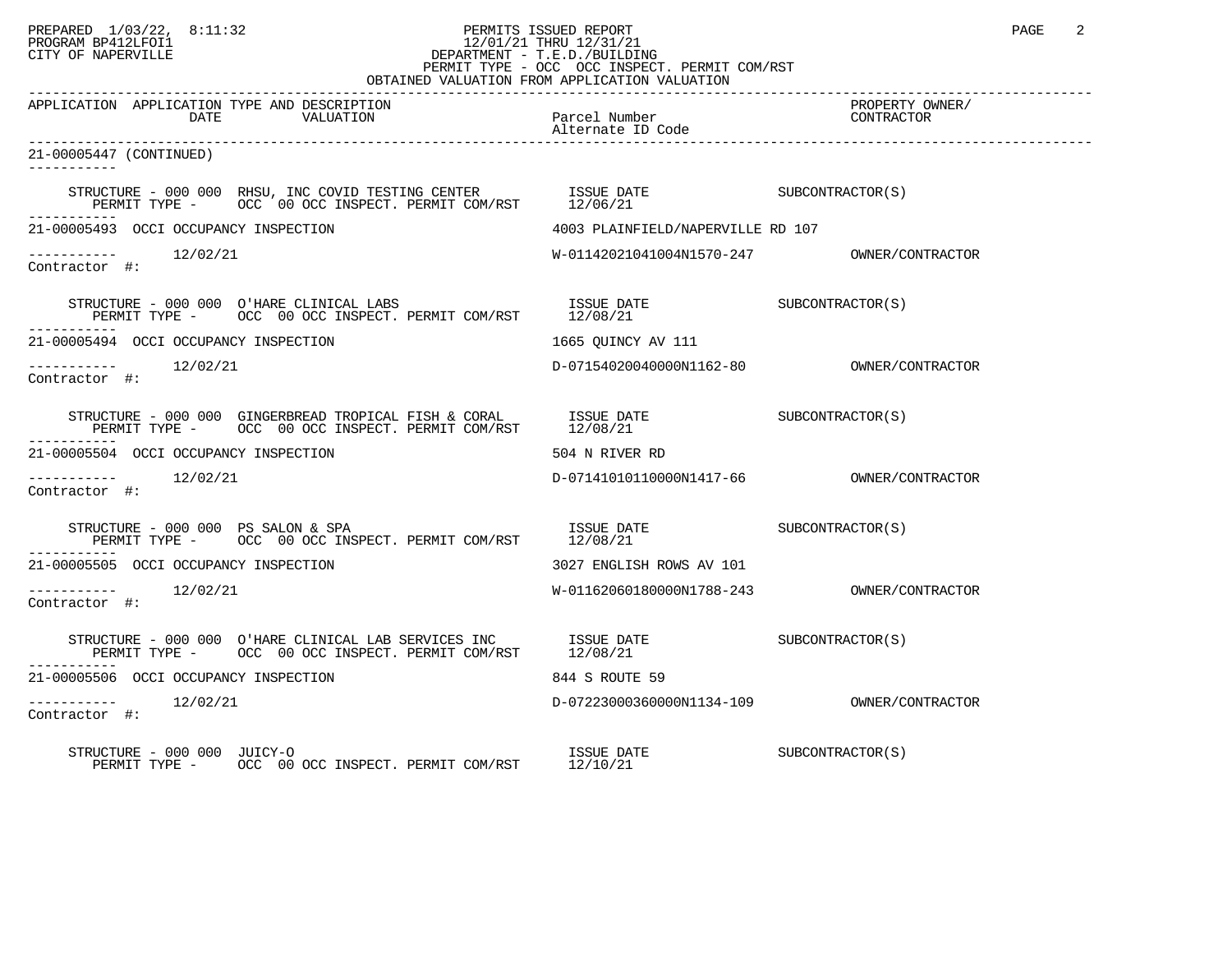## PREPARED 1/03/22, 8:11:32 PERMITS ISSUED REPORT<br>PROGRAM BP412LFOI1 PAGE 3 PROGRAM BP412LFOI1 12/01/21 THRU 12/31/21 CITY OF NAPERVILLE **Example 20** CITY OF NAPERVILLE PERMIT TYPE - OCC OCC INSPECT. PERMIT COM/RST OBTAINED VALUATION FROM APPLICATION VALUATION

| APPLICATION APPLICATION TYPE AND DESCRIPTION<br>DATE<br>VALUATION                                                                                                                                                                                                                                                                                                                                                                                                                            | Parcel Number<br>Alternate ID Code        | PROPERTY OWNER/<br>CONTRACTOR |
|----------------------------------------------------------------------------------------------------------------------------------------------------------------------------------------------------------------------------------------------------------------------------------------------------------------------------------------------------------------------------------------------------------------------------------------------------------------------------------------------|-------------------------------------------|-------------------------------|
| 21-00005533 OCCI OCCUPANCY INSPECTION                                                                                                                                                                                                                                                                                                                                                                                                                                                        | 659 S WASHINGTON ST                       |                               |
| Contractor #:                                                                                                                                                                                                                                                                                                                                                                                                                                                                                |                                           |                               |
| STRUCTURE - 000 000 SPOPHIE'S<br>PERMIT TYPE - OCC 00 OCC INSPECT. PERMIT COM/RST 12/15/21                                                                                                                                                                                                                                                                                                                                                                                                   | ISSUE DATE SUBCONTRACTOR(S)               |                               |
| 21-00005534 OCCI OCCUPANCY INSPECTION                                                                                                                                                                                                                                                                                                                                                                                                                                                        | 612 E OGDEN AV                            |                               |
| $--------- 12/07/21$<br>Contractor #:                                                                                                                                                                                                                                                                                                                                                                                                                                                        |                                           |                               |
| $\begin{tabular}{lllllllll} \multicolumn{2}{c}{STRUCTURE} & 000 & 000 & 0' HARE CLINICAL LAB SERVICES & 1SSUE DATE & 0.00.00 & 0.000 & 0.000 & 0.0000 & 0.0000 & 0.0000 & 0.0000 & 0.0000 & 0.0000 & 0.0000 & 0.0000 & 0.0000 & 0.0000 & 0.0000 & 0.0000 & 0.0000 & 0.0000 & 0.0000 & 0.0000 & 0.0000 & 0.$                                                                                                                                                                                  |                                           |                               |
| 21-00005539 OCCI OCCUPANCY INSPECTION                                                                                                                                                                                                                                                                                                                                                                                                                                                        | 600 INDUSTRIAL DR 101                     |                               |
| $--------- 12/08/21$<br>Contractor #:                                                                                                                                                                                                                                                                                                                                                                                                                                                        | D-07162060010000N917 -63 OWNER/CONTRACTOR |                               |
|                                                                                                                                                                                                                                                                                                                                                                                                                                                                                              |                                           |                               |
| 21-00005540 OCCI OCCUPANCY INSPECTION                                                                                                                                                                                                                                                                                                                                                                                                                                                        | 2603 AURORA AV 107                        |                               |
| Contractor #:                                                                                                                                                                                                                                                                                                                                                                                                                                                                                |                                           |                               |
|                                                                                                                                                                                                                                                                                                                                                                                                                                                                                              |                                           |                               |
| 21-00005598 OCCI OCCUPANCY INSPECTION                                                                                                                                                                                                                                                                                                                                                                                                                                                        | 1260 BOOK RD                              |                               |
| $--------$ 12/13/21<br>Contractor #:                                                                                                                                                                                                                                                                                                                                                                                                                                                         |                                           |                               |
| $\begin{tabular}{lllllll} \texttt{STRUCTURE} & $\color{red}000$ & $\color{red}000$ & $\color{red}GEENTSTATE & $\color{red}CEEDIT$ & $\color{red}WION$ & $\color{red}ISSUE$ & }\color{red}DATE & $\color{red}SUBCONTRACTOR(S)$ & $\color{red}PEREMT$ & $\color{red}TPE$ & $\color{red}OCC$ & $\color{red}00$ & $\color{red}OCC$ & $\color{red}INSPECT$ & $\color{red}PERMIT$ & $\color{red}COM/RST$ & $\color{red}12/22/21$ & $\color{red}8$ & $\color{red}8$ & $\color{red}5$ & $\color{red$ |                                           |                               |
| TOTAL PERMITS ISSUED 16 TOTAL PERMITS HELD                                                                                                                                                                                                                                                                                                                                                                                                                                                   | $\Omega$                                  |                               |
| 0<br>TOTAL APPLICATION VALUATION                                                                                                                                                                                                                                                                                                                                                                                                                                                             |                                           |                               |